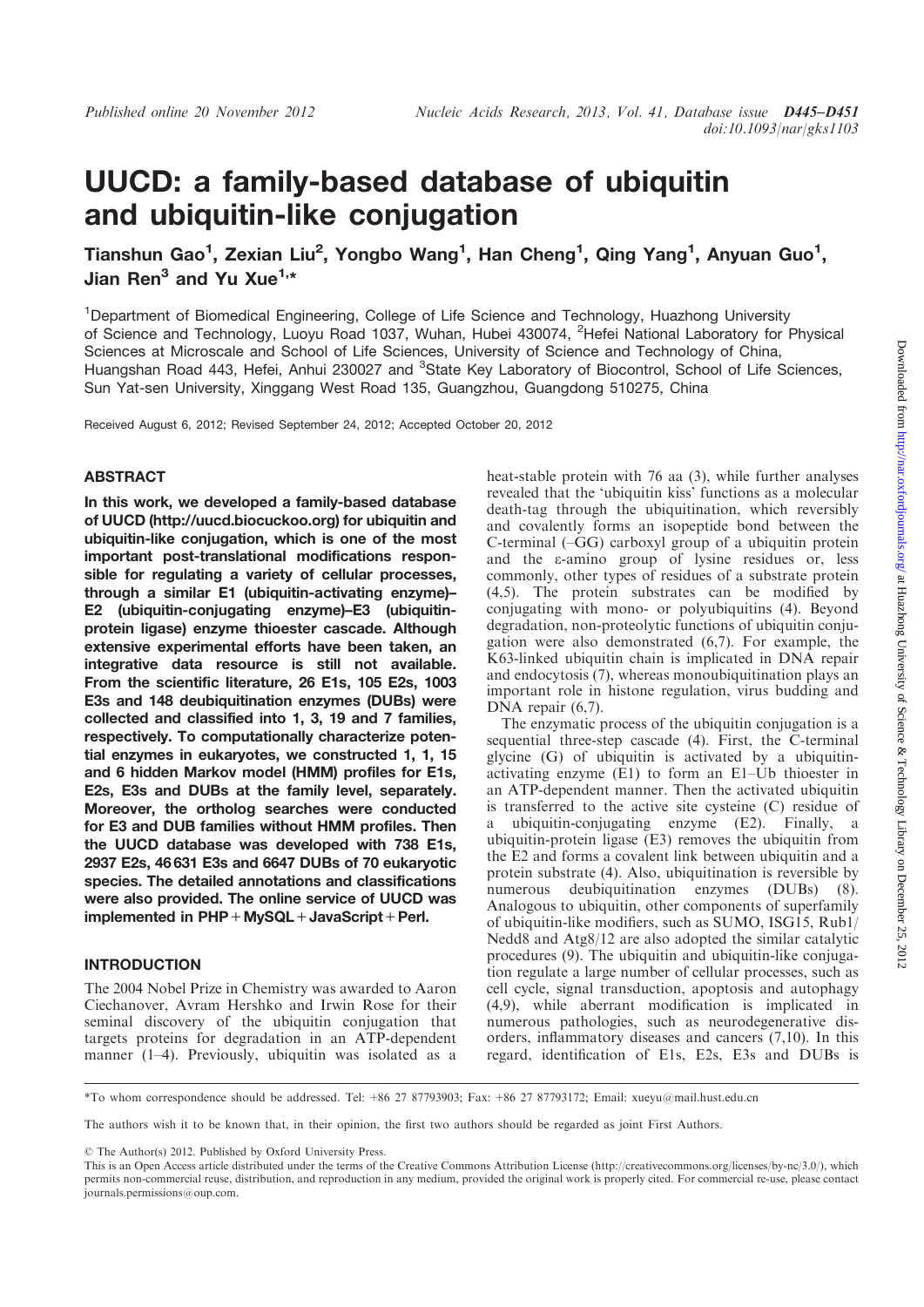fundamental for understanding the regulatory roles of ubiquitin and ubiquitin-like conjugation and provides candidate drug targets for further biomedical consideration (11).

After the first E1 ligase was isolated in 1981 (12), identification and classification of E1s, E2s, E3s and DUBs had emerged to be a great challenge. In 2003, with the completion of RIKEN FANTOM-2 project, the total ubiquitin-associated enzymes were identified as 835, 764, 320, 785, 162 and 145 for Homo sapiens, Mus musculus, Drosophila melanogaster, Caenorhabditis elegans, Schizosaccharomyces pombe and Saccharomyces cerevisiae, respectively (13). In particular, there were 16 E1s, 53 E2s, 527 E3s and 74 DUBs characterized in H. sapiens and roughly classified by InterPro domains (13). Later, the number of human putative DUBs was refined as 95 and further classification was based on phylogenetic relations (8). In 2003, the first public database of PlantsUBQ was constructed with E1s, E2s and E3s in Arabidopsis (14). Later, the SCUD database contained 11 E2s, 42 E3s, 20 DUBs and 940 substrates in S. cerevisiae (15). In 2009, the plantsUPS was developed with E1s, E2s and E3s in seven plants (16). Recently, the hUbiquitome database collected 1 E1, 12 E2s, 138 E3s, 17 DUBs and 279 substrates of H. sapiens from the scientific literature (17). Although a number of studies were performed, an integrative data resource is still not available.

In this work, we manually collected 26 E1s, 105 E2s, 1003 E3s and 148 DUBs for ubiquitin and ubiquitin-like conjugation systems from the scientific literature (Table 1). Based on previously established rationales (8,9,18–23), we classified E1s, E2s and DUBs into one, three and seven families, respectively. Also, we classified E3s into a hierarchical structure with five levels, including class, group, subgroup, family and single E3. Totally, we obtained 2 classes, 7 groups, 4 subgroups and 19 families for E3s. With HMMER (24), we totally constructed 1, 1, 15 and 6 hidden Markov model (HMM) profiles for E1s, E2s, E3s and DUBs at the family level, respectively. Then we used the HMM profiles to computationally characterize 738 E1s, 2797 E2s, 43 881 E3s and 6516 DUBs from 70 eukaryotic organisms, respectively. For families without HMM profiles, we additionally conducted an ortholog search to detect 140 E2s, 2750 E3s and 131 DUBs. The classification information was provided, while the detailed annotations from Ensembl (25) and UniProt (26)

databases were also integrated. Finally, a comprehensive database of ubiquitin and ubiquitin-like conjugation (UUCD) was developed with 56 949 enzymes for ubiquitin and ubiquitin-like conjugation across 70 eukaryotic species.

## CONSTRUCTION AND CONTENT

#### Data collection and curation

Although there are up to 17 types of ubiquitin-like proteins that can covalently modify other molecules, only nine of them specifically recognize protein substrates (9). Thus, we searched the PubMed with multiple keywords, including 'ubiquitin', 'ubiquitination', 'ubiquitylation', 'SUMO', 'sumoylation', 'NEDD8', 'neddylation', 'Atg8', 'Apg8', 'Atg12', 'Apg12', 'Urm1', 'ISG15', 'isgylation', 'UFM1' and 'FAT10', respectively. Totally, we collected 26 E1s, 105 E2s, 1003 E3s and 148 DUBs for ubiquitin and ubiquitin-like conjugation in eukaryotes (Table 1 and Supplementary Table S1). From Ensembl (25) and UniProt (26) databases, the full-length sequences of the enzymes were obtained. The functional domain information was taken from the annotations in the UniProt database and further verified by searching the Pfam database (27). Moreover, the complete proteome sequences were downloaded for 70 eukaryotes, including 54 animals, 14 plants and 2 fungi, from Ensembl (release version 64, http://www.ensembl.org/), EnsemblPlants (release version 11, http://plants.ensembl. org/) and EnsemblFungi (release version 11, http://fungi. ensembl.org/), respectively (25).

#### The Classification

As previously described, the known E1s can be distinguished from other proteins by the occurrence of ThiF/ MoeB domains (9). Thus, all E1s were classified into a single family. Also, the E2s were categorized into three families based on their functional domains, including UBC (ubiquitin-conjugating), UEV (ubiquitin-enzyme variant) and Other (unclassified) (18). Moreover, DUBs for ubiquitin were classified into five families, including UCH (ubiquitin C-terminal hydrolase), USP (ubiquitinspecific protease), OTU (ovarian tumor), Josephin (Machado–Joseph disease, MJD) and JAMM (JAB1/ MPN/Mov34 metalloenzyme) (8). In addition, the DUBs

Table 1. The data statistics of known E1, E2, E3 and DUB proteins

| Organism                  | E1 | E2  | E3   | <b>DUB</b> | Tota |
|---------------------------|----|-----|------|------------|------|
| Homo sapiens              |    | 39  | 475  |            | 613  |
| Mus musculus              |    |     |      |            | 93   |
| Drosophila melanogaster   |    |     | 46   |            | 55   |
| Caenorhabditis elegans    |    |     |      |            | 70   |
| Saccharomyces cerevisiae  |    | 16  |      |            | 116  |
| Schizosaccharomyces pombe |    |     | 39   |            | 51   |
| Arabidopsis thaliana      |    |     | 182  |            | 224  |
| Others                    |    |     |      |            | -60  |
| Total                     | 26 | 105 | 1003 | 148        | 1282 |

From the scientific literature, we manually collected experimentally identified E1s, E2s, E3s and DUBs, respectively.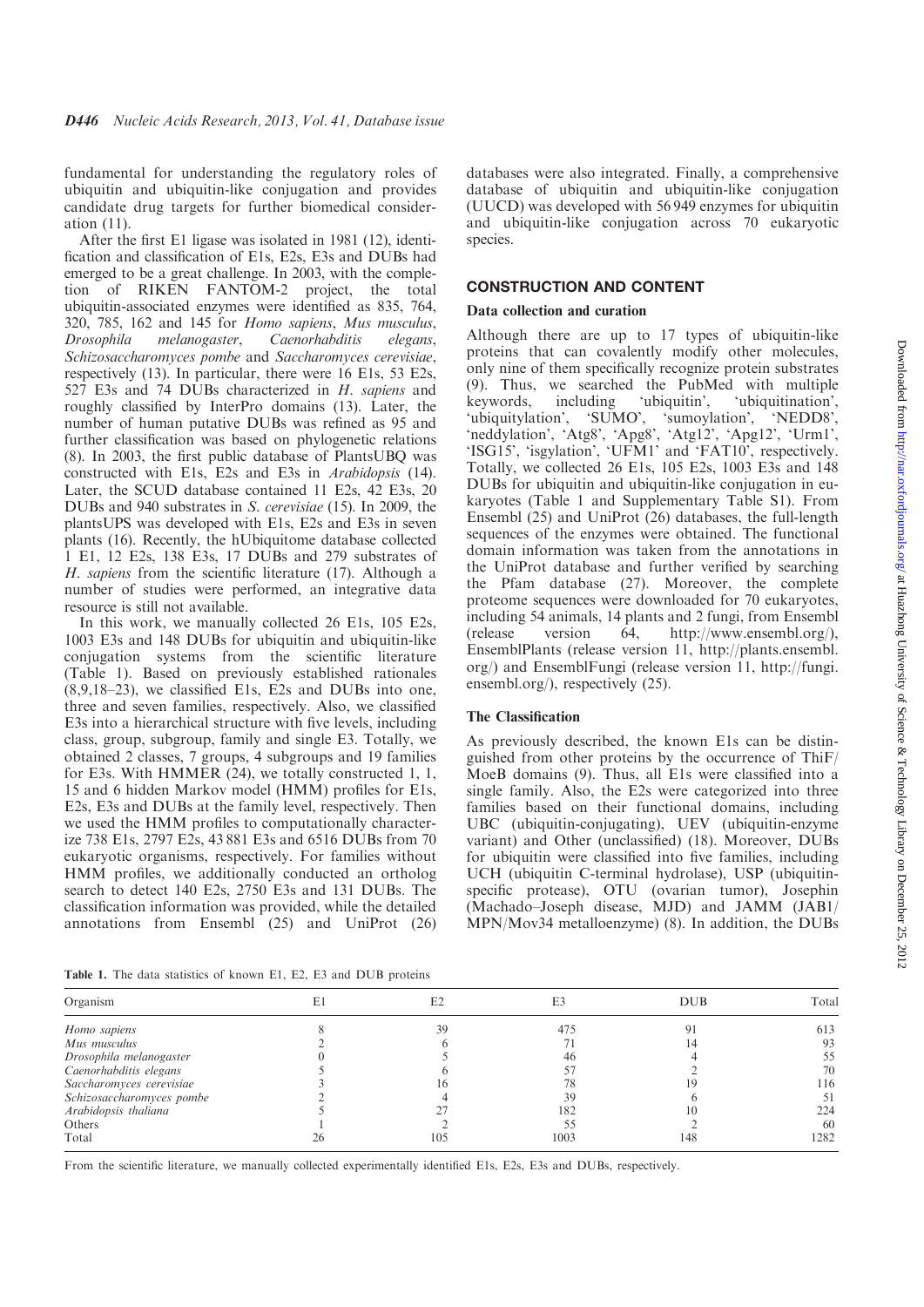for ubiquitin-like conjugations, such as SENPs for SUMO, were classified into the family of ULP (ubiquitin-like protease). The Other family contained unclassified DUBs (8).

The classification of E3 ligases is complicated, because a considerable number of proteins participate in forming E3 ligase complexes as adaptors without E3 activities (19–23). In this regard, we first classified E3-associated proteins into two classes as E3 activity and E3 adaptor (19–22). Enzymes in the E3 activity class were further categorized into four groups and seven families, including HECT (with one family of HECT), RING (two families as RING and U-box), N-recognin (three families as UBR-box, N-domain and Other) and Other (with one family of Other). Proteins in the E3 adaptor class were classified into 2 groups and 12 families, including Cullin RING (10 families as Cullin, F-box, SKP1, SOCS/VHL/ BC-box, Elon-B/C, BTB\_3-box, BTB\_Other, DWD, DDB1 and Other) and APC/C (two families as CDC20 and APC/C). As different Cullins determine the specific compositions of distinct Cullin RING E3 ligase complexes (21,23), we further classified adaptors in the Cullin RING group into five subgroups, including SCF (Cullin 1 and 7), ECS (Cullin 2 and 5), BCR (Cullin 3), DCX (Cullin 4A/B) and Other (with one family of Other).

#### Proteome-wide identification

As the number of proteins is limited for several families, we totally constructed 1, 1, 15 and 6 HMM profiles for E1, E2, E3 and DUB families, respectively. The functional domain sequences for each family were firstly aligned by MUSCLE (http://www.drive5.com/muscle/, version 3.8.31), a widely used program for multiple sequence alignment (28). Then we used the hmmbuild program in the HMMER 3.0 package (http://hmmer.janelia.org/) (24) to construct HMM models. Moreover, the hmmsearch program of HMMER 3.0 (24) was used to search all protein sequences in 70 eukaryotic species. The default parameters were chosen for the three tools, and additional filters were used to improve the accuracy (presented in the 'Discussion' section). Since one gene can generate multiple variant transcripts, the Ensembl Gene ID was adopted as the unique accession to avoid any redundancy. For one gene, only the protein with the lowest E-value was reserved. All HMM profiles are available at http://uucd. biocuckoo.org/faq.php.

Here, we took 1282 identified E1s, E2s, E3s and DUBs as the benchmark dataset to evaluate the prediction performance and robustness of the HMM identifications. For each family, the annotated sequences were taken as positive data (P), while all other proteins were regarded as negative data (N). The sensitivity  $(S_n)$  and specificity  $(S_n)$  can be calculated as below:

$$
Sn = \frac{TP}{TP + FN} \quad \text{and} \quad Sp = \frac{TN}{TN + FP}
$$

Both the self-consistency and leave-one-out validations were carried out. The receiver operating characteristic (ROC) curves were illustrated, and AROC (area under ROC) values were calculated for eight families,

respectively (Supplementary Figure S1). The results suggested that our predictions are accurate and robust (Supplementary Figure S1). To ensure that all curated proteins can be correctly predicted and classified  $(S_n = 100\%)$ , we selected distinct cut-off values for different families (Supplementary Table S2).

For the families without HMM profiles, we conducted the orthology search for 70 eukaryotes by using the reciprocal best-hit approach (29), which can efficiently identify ortholog pairs if two proteins in two different proteomes reciprocally find each other as the best hit, by the blastall program in the BLAST package (30).

Totally, we computationally characterized 738 E1s, 2937 E2s, 46 631 E3s and 6647 DUBs from 70 eukaryotic species, whereas the heat map of the classifications and results for several major groups or families were illustrated by the ggplot2 program (http://had.co.nz/ggplot2/) in the R package (http://www.r-project.org/) (Figure 1). The detailed classifications and data statistics are available in Supplementary Table S3.

## USAGE

The UUCD database was constructed in an easy-to-use manner. Here, we used human F-box/WD repeat-containing protein  $1A$  ( $\beta$ -TrCP) as an example to describe the usage of UUCD. The Browse page is the major option for users to look through the UUCD conveniently. Two strategies were implemented for browsing the data, including by species and by classifications (Figure 2). In the option of 'Browse by species', the right tree represents the phylogenetic relations of eukaryotic species in Ensembl, while the left tree represents the Ensembl taxonomy categories, including primates, rodents, laurasiatheria, afrotheria and so on (25) (Figure 2A). By clicking on the 'Homo sapiens' button, the E1, E2, E3 and DUB families in H. sapiens can be shown (Figure 2A). Also, UUCD can be browsed by classifications (Figure 2B). The left tree represents the hierarchical categories, whereas known 3D structures of E1s, E2s, E3s or DUBs were taken from the PDB database (31) and present in right (Figure 2B). Since human  $\beta$ -TrCP belongs to the F-box family, users can click on the 'F-box' button to visualize the family information of 70 eukaryotic species (Figure 2B). By either clicking on the 'F-box' button in the page of human families (Figure 2A) or the 'Homo sapiens' button in the page of the F-box family (Figure 2B), the members in human F-box family can be available, while a brief description is shown for biological functions and regulatory roles of F-box containing proteins (Figure 2C). The UUCD ID (UUC-) was adopted for organizing the database, while the Ensembl Gene ID was used as the secondary accession (Figure 2C). The users can click on the 'UUC-HoS-00457' to view the detailed information of human b-TrCP (Figure 2D).

The UUCD can be searched with one or multiple keywords (Figure 3A). For example, if the keyword of 'TRCP' is inputted and submitted, the results will be shown in a tabular page, with the features of UUCD ID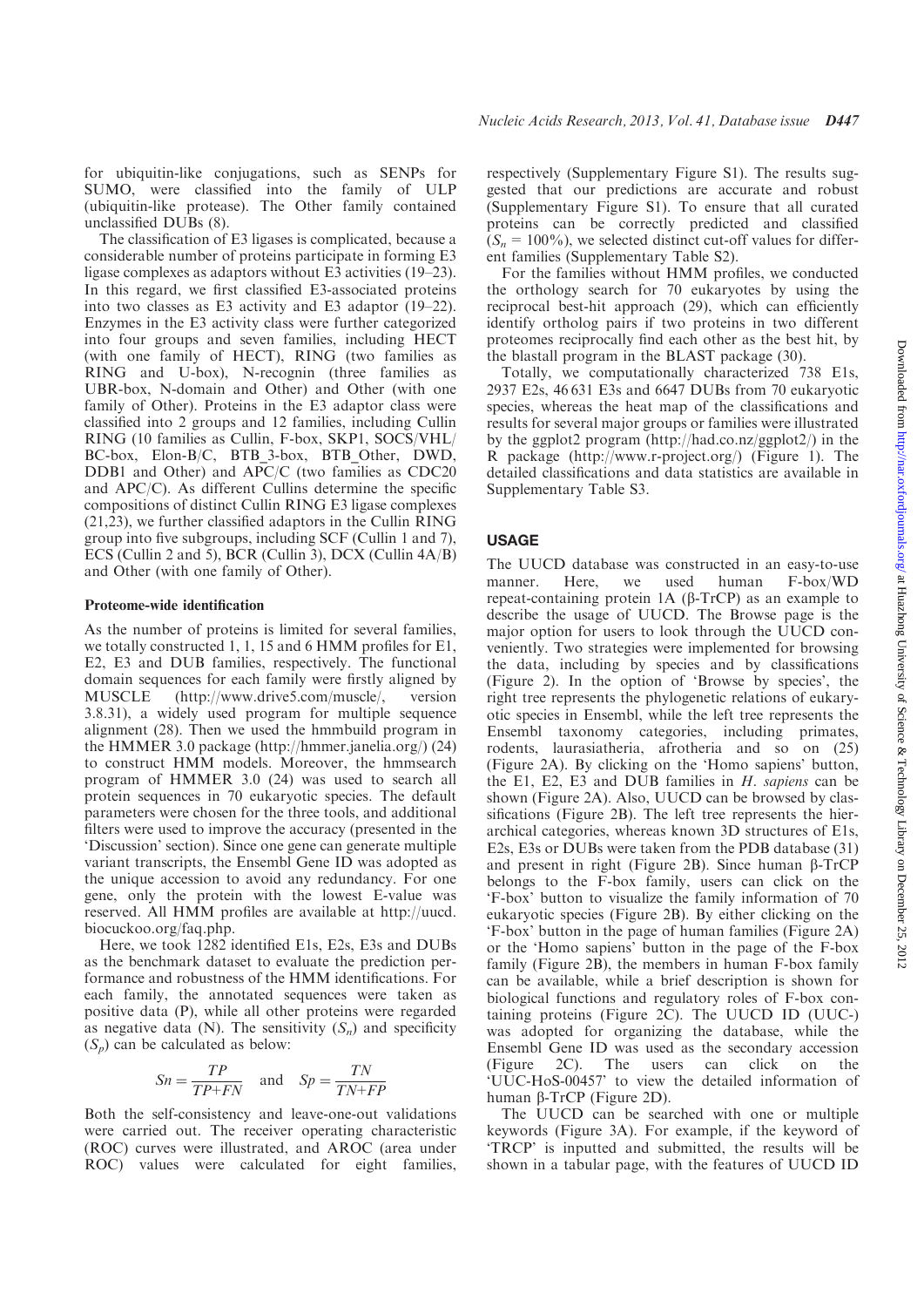

Figure 1. The heat map of the classifications and protein numbers of E1s, E2s, DUBs and several major groups for E3 ligases.

and protein/gene names/aliases (Figure 3A). Furthermore, three additional advance options were provided, such as (i) advance search, (ii) BLAST search and (iii) HMM search. In advance search option, up to three search terms can be specified and submitted to search the precise information (Figure 3B). The second option, BLAST search, was designed for querying the related information in UUCD by protein sequences. The blastall program of NCBI BLAST packages (30) was integrated in the database. Users can input a protein sequence in FASTA format to search identical or homologous proteins (Figure 3C). (iii) In HMM search option, a protein sequence in FASTA format can be inputted and scanned with 1, 1, 15 and 6 HMM profiles of E1, E2, E3 and DUB families, respectively. If the protein is determined as a ubiquitin-associated enzyme, the classification and detection information will be present (Figure 3D).

## **DISCUSSION**

As one of the most important post-translational modifications of proteins, reversible ubiquitin and ubiquitin-like conjugation have been implicated in almost all aspects of biological processes and functions, and determines the cellular dynamics and plasticity (1,4,5,7–9). Aberrances of ubiquitin and ubiquitin-like conjugation systems are highly implicated in a variety of diseases and cancers (7,10). In this regard, identification and classification of E1s, E2s, E3s and DUBs is fundamental for dissecting the molecular

mechanisms and regulatory roles of the conjugation (4,8,9), analyzing the phylogenetic relations of enzymes (8,23), modeling E3-substrate networks (32) and providing potent candidates for drug design (11). Developing a comprehensive database with detailed annotation and classification information has emerged to be an urgent challenge.

Previously, a number of computational efforts were taken for systematically characterizing proteins in the ubiquitin-proteasome system (UPS) (8,13–17). For example, Semple *et al.* (13) performed a genome-wide study by identifying potential E1s, E2s, E3s and DUBs from four animals and two fungi. From the scientific literature, SCUD (15) and hUbiquitome (17) databases collected experimentally verified enzymes for S. cerevisiae and H. sapiens, respectively. The proteins in the two databases were fully covered by our benchmark dataset (Supplementary Table S1). To the best of our knowledge, currently the most comprehensive database was plantsUPS, which contains predicted E1s, E2s and E3s for up to seven plants, whereas the experimental information was not present (16).

By collecting known enzymes of ubiquitin and ubiquitinlike conjugation systems, we classified them based on distinguishable functional domains (Supplementary Table S3). Although several general databases such as Pfam (27), InterPro (33) and SMART (34) contain most of these domains, we re-constructed HMM profiles with our benchmark dataset to promise the prediction performance, and additional filters were used for accurate classification (Supplementary Figure S1). For example, the HMM profiles of UBC and UEV domains are highly similar and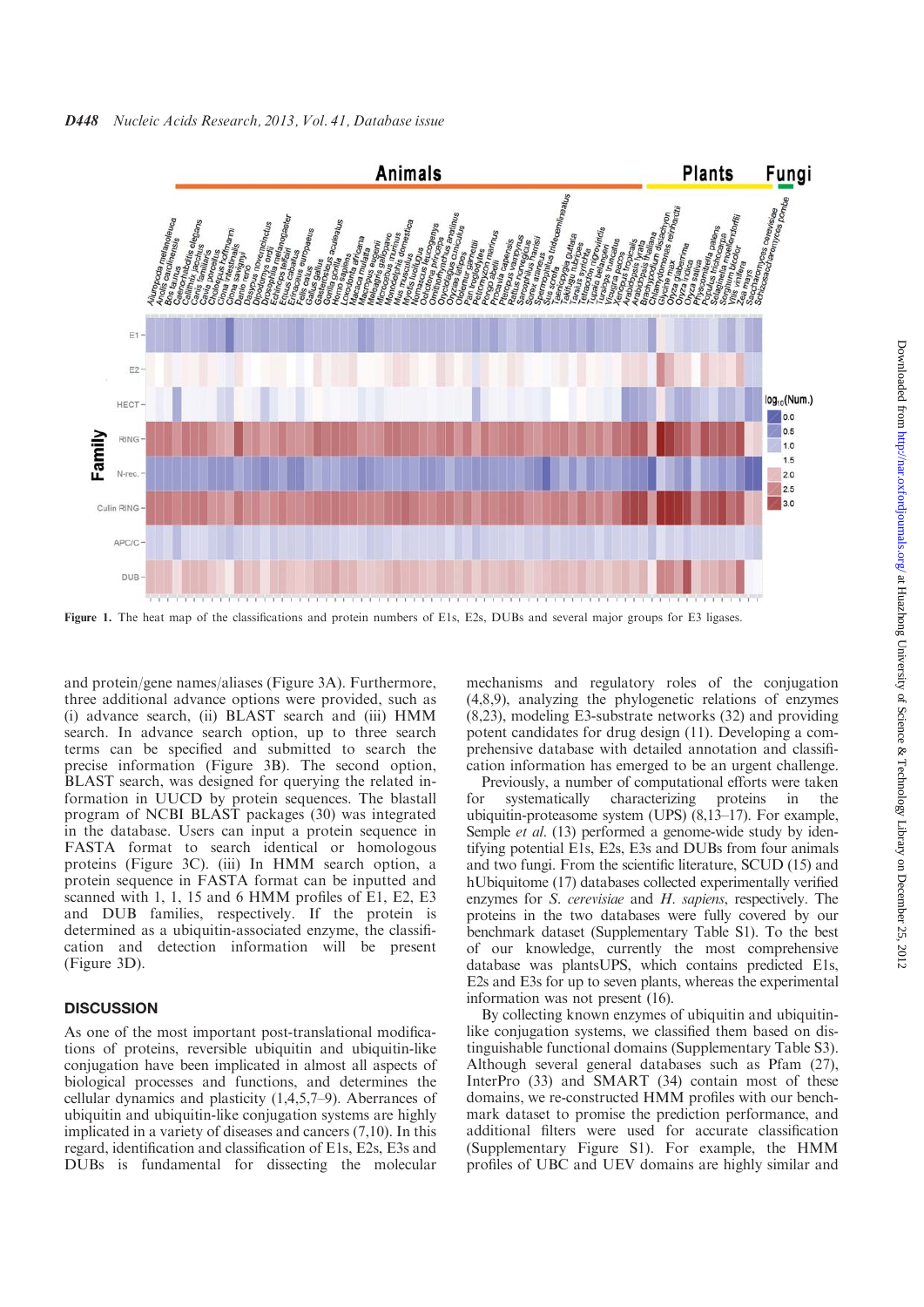

Figure 2. The browse option of UUCD. We provided two strategies for browsing the database: (A) by species and (B) by classifications. (C) For each family, a brief description and associated members of family were present. (D) The detailed information of human b-TrCP.

cannot be distinguished by hmmsearch (24). However, the active site cysteine residue locating  $\sim$ 70–90 aa for ubiquitin coupling does not exist in UEV domains (18) (Supplementary Figure S2). This single rule was adopted for accurately separating UBC and UEV domains (Supplementary Figure S1). Also, the SOCS/VHL/ BC-box family is less conserved and cannot be defined with a single domain (35). Thus, proteins containing at least one of SOCS, VHL or BC-box domains were classified into this family. Furthermore, recent analysis revealed a 32 aa '3-box' motif following BTB domain is essential for Cullin binding, although BTB proteins without the motif might interact with Cul3 in alternative mechanisms (36). The proteins predicted with both BTB domain and 3-box motif were classified into the BTB\_3-box family (Supplementary Figure S3). In addition, experimental studies suggested that the highly conserved motif  $EX_nHXHX_{10}D$  is essential for the DUB activity of the JAMM family (37,38). The predicted JAMM proteins without this motif were discarded.

Together with the ortholog search for families without HMM profiles, we systematically identified 738 E1s, 2937 E2s, 46 631 E3s and 6647 DUBs from 70 eukaryotic organisms, with an average number of 813.6 total enzymes per organism (Supplementary Table S3). Although there are 672.5 enzymes encoded in one animal, the average number of plant enzymes is >2-fold (1441.5) higher in animals (Supplementary Table S3). Also, the numbers of animal or plant enzymes in the same group or family can be greatly different (Figure 1). For example, we totally identified 495 E1s in 54 animals with an average number of 9.2 per species, whereas up to 226 E1s were detected in 14 plants with an average number of 16.1 (Supplementary Table S3). However, there were 1803 SOCS/VHL/BC-box proteins identified in animals (33.4 per organism), while only 19 SOCS/VHL/BC-box proteins were detected in plants (Supplementary Table S3). Taken together, our systematic analysis demonstrated the complexity and diversity of enzymes for ubiquitin and ubiquitin-like conjugation in eukaryotes.

For future plans, at least three additional types of ubiquitin-associated proteins will be collected and systematically identified. First, the polyubiquitin ligase (E4) was demonstrated to be responsible for assembling multiubiquitin chains (39). It is still not known how many E4 ligases are encoded in eukaryotic genomes. As the number of known E4s is quite limited, such information was not included in UUCD. Second, accumulative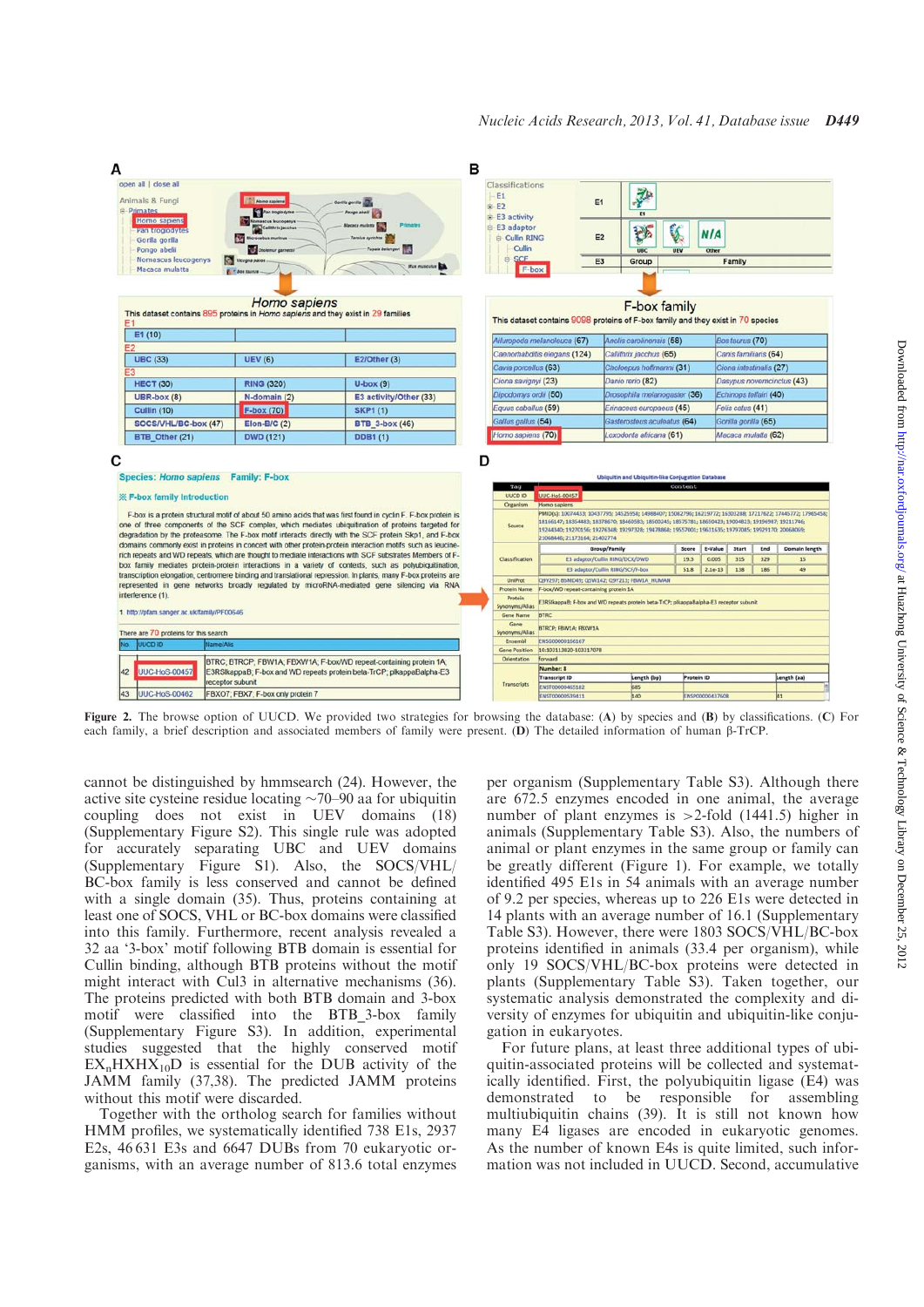| Search <sup>Q</sup> :                                                                                                                      | <b>UUCD proteins: 5</b>  |                                                                                                                                                                                                        |                 |              |             |  |
|--------------------------------------------------------------------------------------------------------------------------------------------|--------------------------|--------------------------------------------------------------------------------------------------------------------------------------------------------------------------------------------------------|-----------------|--------------|-------------|--|
| Please search the UUCD 1.0 database to find th                                                                                             | <b>UUCD ID</b>           |                                                                                                                                                                                                        | Name / Alias    |              |             |  |
| Please input one or multiple keywords to find th<br>- TRCP<br>All Fields                                                                   | <b>UUC-HoS-00436</b>     | F-box/WD repeat-containing protein 11; F-box and WD repeats protein beta-TrCP2; F-box/WD<br>repeat-containing protein 1B; Homologous to Slimb protein; HOS; FBXW11; BTRCP2; FBW1B;<br>FBXW1B: KIAA0696 |                 |              |             |  |
| Clear<br>Example<br>Search                                                                                                                 | <b>UUC-HoS-00457</b>     | F-box/WD repeat-containing protein 1A; E3RSIkappaB; F-box and WD repeats protein beta-<br>TrCP; plkappaBalpha-E3 receptor subunit; BTRC; BTRCP; FBW1A; FBXW1A                                          |                 |              |             |  |
|                                                                                                                                            |                          |                                                                                                                                                                                                        |                 |              |             |  |
| 1. Advance search: W                                                                                                                       |                          |                                                                                                                                                                                                        |                 |              |             |  |
| TRCP<br>All Fields                                                                                                                         | <b>UUCD enzymes: 1</b>   |                                                                                                                                                                                                        |                 |              |             |  |
| $@$ and                                                                                                                                    | UUCD ID                  |                                                                                                                                                                                                        | Name / Alias    |              |             |  |
| All Fields<br>FBW1A<br>×                                                                                                                   | <b>UUC-HoS-00457</b>     | F-box/WD repeat-containing protein 1A; E3RSIkappaB; F-box and WD repeats protein beta-                                                                                                                 |                 |              |             |  |
| $Q$ and                                                                                                                                    |                          | TrCP; plkappaBalpha-E3 receptor subunit; BTRC; BTRCP; FBW1A; FBXW1A                                                                                                                                    |                 |              |             |  |
| All Fields<br>human                                                                                                                        |                          |                                                                                                                                                                                                        |                 |              |             |  |
|                                                                                                                                            |                          |                                                                                                                                                                                                        |                 |              |             |  |
|                                                                                                                                            | <b>UUCD</b> proteins : 6 |                                                                                                                                                                                                        |                 |              |             |  |
| Please input a PROTEIN sequence in FASTA form                                                                                              | <b>UUCD ID</b>           | <b>Gene Name</b>                                                                                                                                                                                       | Identity        | E-Value      | Score(bits) |  |
| >sp Q9Y297 FBW1A HUMAN F-box/WD repeat-conta<br>$PE=1$ SV=1                                                                                | <b>UUC-HoS-00457</b>     | <b>BTRC</b>                                                                                                                                                                                            | 100.00%         | 0.0          | 1263        |  |
| MDPAEAVLQEKALKFMCSMPRSLWLGCSSLADSMPSLRCLYNPG<br>NNGEPPRKIIPEKNSLRQTYNSCARLCLNQETVCLASTAMKTEN                                               | <b>UUC-HoS-00436</b>     | <b>FBXW11</b>                                                                                                                                                                                          | 83.74%          | 0.0          | 922         |  |
|                                                                                                                                            | <b>UUC-HoS-00279</b>     | FBXW7                                                                                                                                                                                                  | 31.92%          | $9e-67$      | 231         |  |
| <b>E-Value: 0.01</b><br>Species: H. sapiens                                                                                                | <b>UUC-HoS-00771</b>     | WDR69                                                                                                                                                                                                  | 30.00%          | $2e-36$      | 142         |  |
| Example<br>Clear Form<br>Submit                                                                                                            | <b>UUC-HoS-00072</b>     | PAFAH1B1                                                                                                                                                                                               | 29.19%          | $2e-30$      | 124         |  |
|                                                                                                                                            | <b>UUC-HoS-00083</b>     | WDR <sub>5</sub>                                                                                                                                                                                       | 33.05%          | 7e-30        | 121         |  |
|                                                                                                                                            |                          | The sequence has such domain(s):                                                                                                                                                                       |                 |              |             |  |
| Please input a PROTEIN sequence in FASTA format:                                                                                           | Family                   | <b>Position</b>                                                                                                                                                                                        | E-Value         | <b>Score</b> | <b>Bias</b> |  |
| >sp   Q9Y297   FBW1A HUMAN F-box/WD repeat-containin<br>$PE=1$ $SV=1$                                                                      | F-box                    | 179-227aa                                                                                                                                                                                              | $2.5e-13$       | 51.7         | 0.0         |  |
| 2. BLAST search:<br>3. HMM search:<br>MDPAEAVLQEKALKFMCSMPRSLWLGCSSLADSMPSLRCLYNPGTGAL<br>MNGEPPRKIIPERNSLRQTYNSCARLCLNQETVCLASTAMKTENCVAK | <b>DWD</b><br><b>DWD</b> | 356-370aa<br>479-493aa                                                                                                                                                                                 | 0.0059<br>0.023 | 19.2<br>17.4 | 0.5<br>0.1  |  |

Figure 3. The search and advance options. (A) The database can be queried with one or multiple keywords. (B) Advance search allows users to input up to three terms for the precise search. (C) Blast search option was designed for searching database with one protein sequence in FASTA format. (D) HMM search option will scan the inputted protein sequence with pre-constructed HMM profiles.

experiments revealed that a large number of ubiquitinbinding domain (UBD)-containing proteins  $(>150)$  can non-covalently interact with ubiquitin (40). Thus, UBD proteins can dynamically interact with modified substrates in a ubiquitination-dependent manner and participate in the ubiquitin network (40). Recently, systematic identification of ubiquitinated proteins with modified sites has emerged to be a hot topic (2). Such information will be carefully collected and curated in the near future. Taken together, although more information remains to be integrated, the comprehensive UUCD with E1s, E2s, E3s and DUBs across 70 eukaryotes can serve as a useful resource for further researches. The UUCD database will be continuously updated, when the proteome sequences of more species are available.

# SUPPLEMENTARY DATA

Supplementary Data are available at NAR Online: Supplementary Tables 1–3 and Supplementary Figures 1–3.

# FUNDING

Funding for open access charge: The National Basic<br>Research Program (973 Project) [2010CB945401, Research Program (973 Project) 2012CB911201, 2012FY112900, 2012CB910101]; National High-tech R&D Program of China (863 Program) [2012AA020401]; National Natural Science Foundation of China [31171263, 81272578, 31071154, 30900835, 30830036, 91019020, 31171271, 31270885].

Conflict of interest statement. None declared.

# **REFERENCES**

- 1. Hershko,A. (2005) Nobel lecture: the ubiquitin system for protein degradation and some of its roles in the control of the cell-division cycle. Angew. Chem. Int. Ed. Engl., 44, 5932–5943.
- 2. Kim,W., Bennett,E.J., Huttlin,E.L., Guo,A., Li,J., Possemato,A., Sowa,M.E., Rad,R., Rush,J., Comb,M.J. et al. (2011) Systematic and quantitative assessment of the ubiquitin-modified proteome. Mol. Cell, 44, 325–340.
- 3. Ciechanover,A., Heller,H., Elias,S., Haas,A.L. and Hershko,A. (1980) ATP-dependent conjugation of reticulocyte proteins with the polypeptide required for protein degradation. Proc. Natl Acad. Sci. USA, 77, 1365–1368.
- 4. Ciechanover,A. (1994) The ubiquitin-proteasome proteolytic pathway. Cell, 79, 13–21.
- 5. Cadwell,K. and Coscoy,L. (2005) Ubiquitination on nonlysine residues by a viral E3 ubiquitin ligase. Science, 309, 127–130.
- 6. Hicke,L. (2001) Protein regulation by monoubiquitin. Nat. Rev. Mol. Cell. Biol., 2, 195–201.
- 7. Chen,Z.J. and Sun,L.J. (2009) Nonproteolytic functions of ubiquitin in cell signaling. Mol. Cell, 33, 275–286.
- 8. Nijman,S.M., Luna-Vargas,M.P., Velds,A., Brummelkamp,T.R., Dirac,A.M., Sixma,T.K. and Bernards,R. (2005) A genomic and functional inventory of deubiquitinating enzymes. Cell, 123, 773–786.